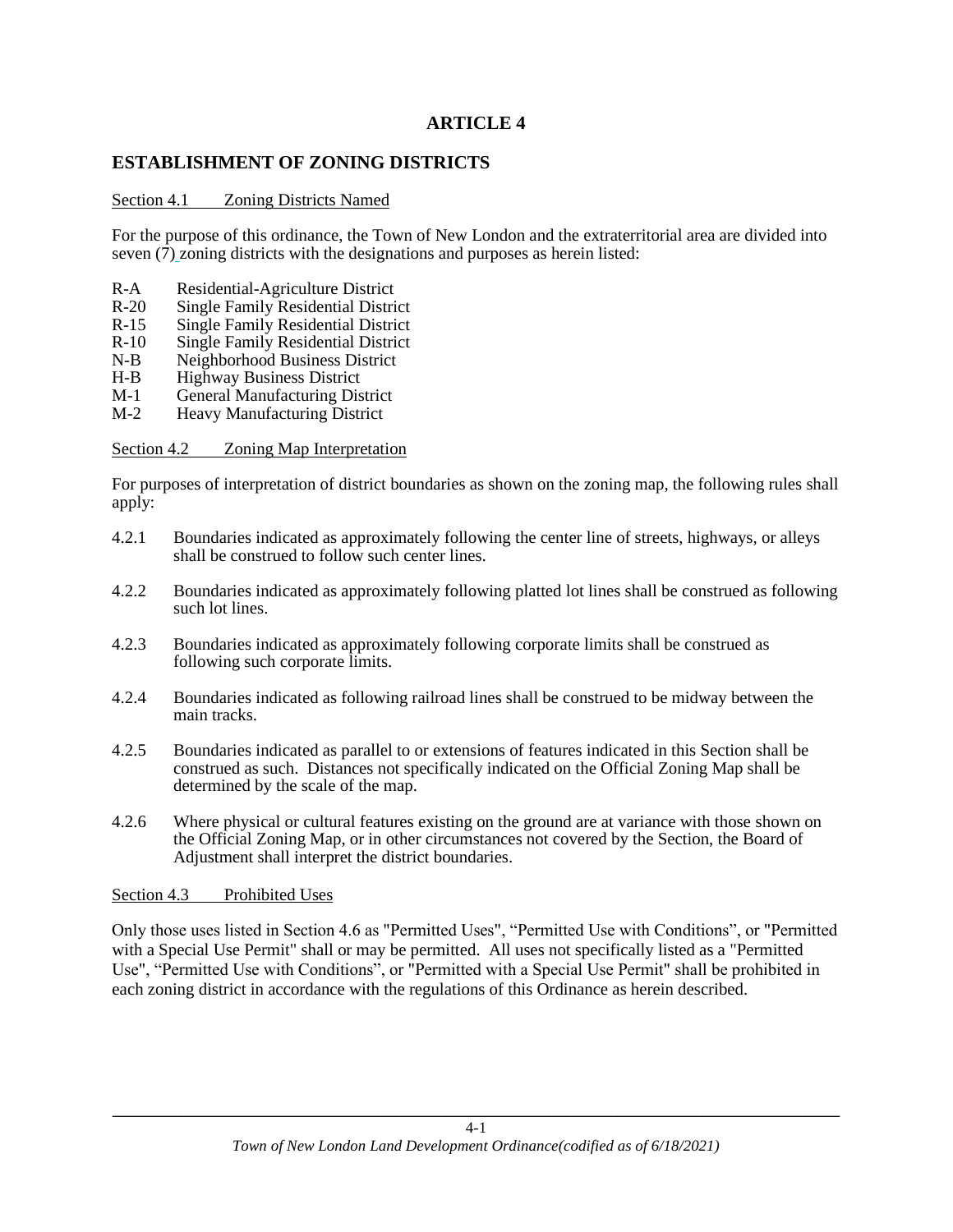#### Section 4.4 Zoning Districts Described

### 4.4.1 R-20 Single-Family Residential District

The regulations of the *R-20 Single-Family Residential District* are intended to insure that development not having access to public sewer system will occur at sufficiently low densities to provide for a safe and sanitary environment.

### 4.4.15 R-15 Single-Family Residential District

The regulations of the *R-15 Single-Family Residential District* are intended to insure that development having access to public water and sewer systems will occur at sustainable densities to provide for a safe and orderly development without causing land use sprawl.

### 4.4.2 R-10 Single Residential District

The regulations of the *R-10 Single Family Residential District* are intended to insure that development having access to public water and sewer systems will occur at sustainable densities to provide for a safe and orderly development without causing land use sprawl.

### 4.4.3 R-A Residential-Agriculture District

The regulations of the *R-A Residential-Agriculture District* are intended to encourage the continuance of agricultural uses as well as to ensure that a residential development not having access to public water and/or sewer will occur at a density low enough to provide a safe and sanitary health environment.

### 4.4.4 N-B Neighborhood Business District

The regulations of the *N-B Neighborhood Business District* are intended to provide for the retailing of goods and service for convenience to the community. In order to protect the area from large-scale development, the maximum permitted gross floor area of any particular use is limited to 5,000 square feet. In addition, screening will be required for all lots which abut residentially zoned areas.

## 4.4.5 H-B Highway Business District

The *H-B Highway Business District* is primarily intended for properties located along major arteries in the community and provides for a wide variety of retail and commercial needs.

## 4.4.6 M-1 Light Manufacturing District

The *M-1 Light Manufacturing District* is established for those areas where the principal land use is for manufacturing, industrial and warehousing uses. These uses by their nature may create some nuisances especially for adjoining non-manufacturing land uses. Thus, these uses normally are located in outlying areas of the community where the operations involved will not normally distract from the development potential of nearby properties.

#### 4.4.7 M-2 Heavy Manufacturing District

The *M-2 Heavy Manufacturing District* is established for heavier manufacturing and industrial uses. Like the M-1 District, the district is typically located in outlying areas of the community.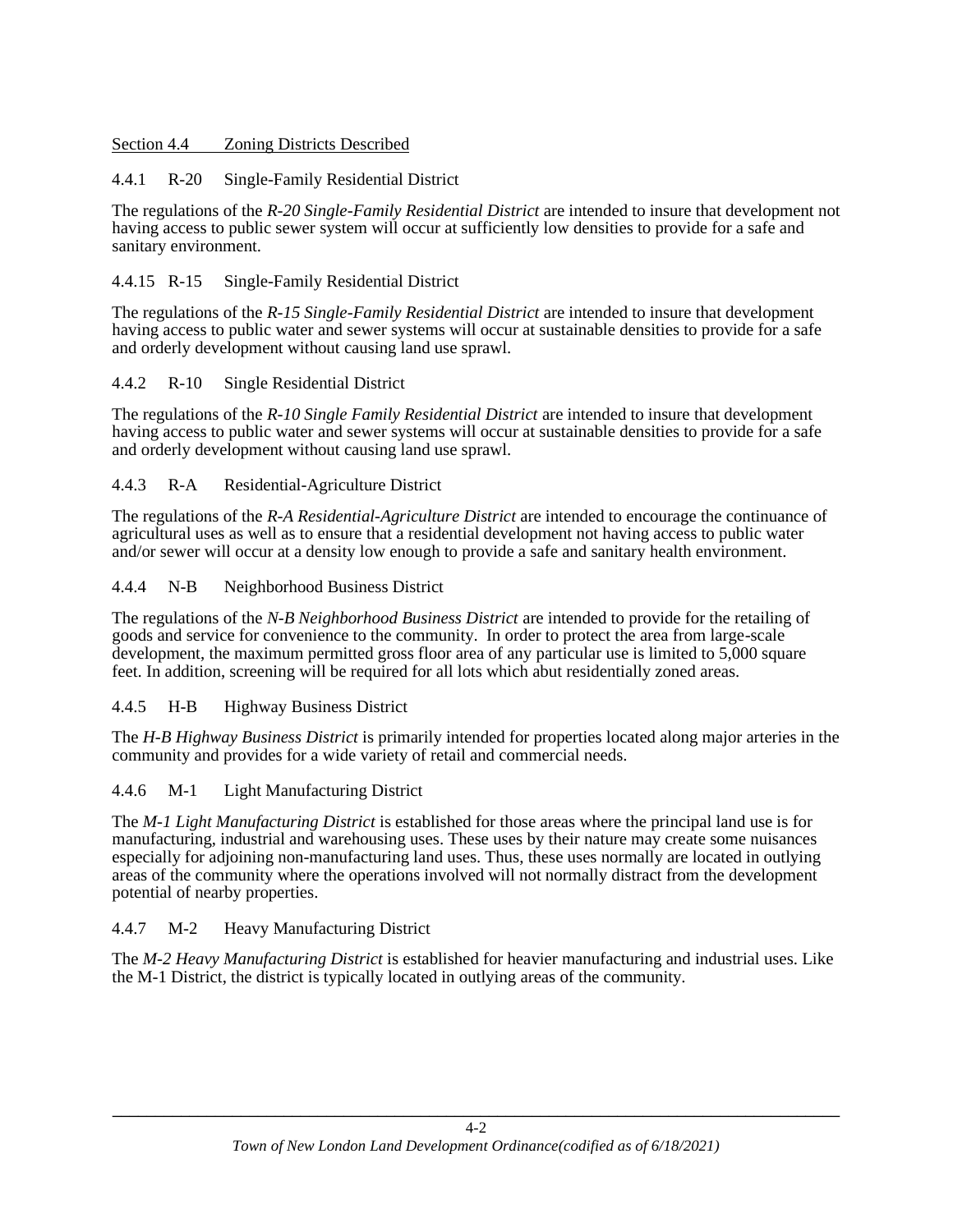|                                                      | <b>Minimum</b><br>Lot Size (in | <b>Minimum</b><br><b>Lot Width</b> |       | <b>Minimum Yard Requirement</b><br>(in Feet) |             | <b>Maximum</b><br>Height |
|------------------------------------------------------|--------------------------------|------------------------------------|-------|----------------------------------------------|-------------|--------------------------|
|                                                      | <b>Square</b><br>Feet)         | (in Feet)                          | Front | <b>Side</b>                                  | Rear        | (in Feet)                |
| <b>R-20 District</b><br>-Single-Family<br>Residences | 20,000(c)                      | 100(a)                             | 50    | 15 <sub>(b)</sub>                            | 40          | 35                       |
| -Two-Family<br>Residences                            | $25,000$ (d)                   | 100(a)                             | 50    | 15 <sub>(b)</sub>                            | 40          | 35                       |
| -Other Principal Uses                                | 20,000                         | 100(a)                             | 50    | 15 <sub>(b)</sub>                            | 40          | 35                       |
| <b>R-15 District</b><br>-Single-Family<br>Residences | 15,000                         | 80(a)                              | 35    | 15(b)                                        | 25          | 35                       |
| -Two-Family<br>Residences                            | 20,000                         | 80(a)                              | 35    | 15(b)                                        | 25          | 35                       |
| -Other Principal Uses                                | 15,000                         | 80(a)                              | 35    | 15(b)                                        | 25          | 35                       |
| <b>R-10 District</b><br>-Single-Family<br>Residences | 10,000                         | 80(a)                              | 35    | 15 <sub>(b)</sub>                            | 25          | 35                       |
| -Two-Family<br>Residences                            | 15,000                         | 80(a)                              | 35    | 15 <sub>(b)</sub>                            | 25          | 35                       |
| -Other Principal Uses                                | 10,000                         | 80(a)                              | 35    | 15(b)                                        | 25          | 35                       |
| <b>R-A District</b><br>-Single-Family<br>Residences  | 20,000                         | 100(a)                             | 50    | 15 <sub>(b)</sub>                            | 40          | 35                       |
| -Two-Family                                          | 25,000                         | 100(a)                             | 50    | 15(b)                                        | 40          | 35                       |
| Residences<br>-Other Principal Uses                  | 20,000                         | 100(a)                             | 50    | 15(b)                                        | 40          | 35                       |
| <b>N-B District</b><br>-All Uses                     | <b>NONE</b>                    | <b>NONE</b>                        | 30(c) | $10(e)$ (g)                                  | $20(e)$ (g) | 35                       |
| <b>H-B District</b><br>-All Uses                     | <b>NONE</b>                    | <b>NONE</b>                        | 40(e) | $20(e)$ (g)                                  | $20(e)$ (g) | 35                       |
| <b>M-1 District</b><br>-All Uses                     | <b>NONE</b>                    | <b>NONE</b>                        | 50(f) | 50(g)                                        | 50(g)       | 35                       |
| <b>M-2 District</b><br>-All Uses                     | <b>NONE</b>                    | <b>NONE</b>                        | 50(f) | 50(g)                                        | 50(g)       | 35                       |

Section 4.5 Dimensional Requirements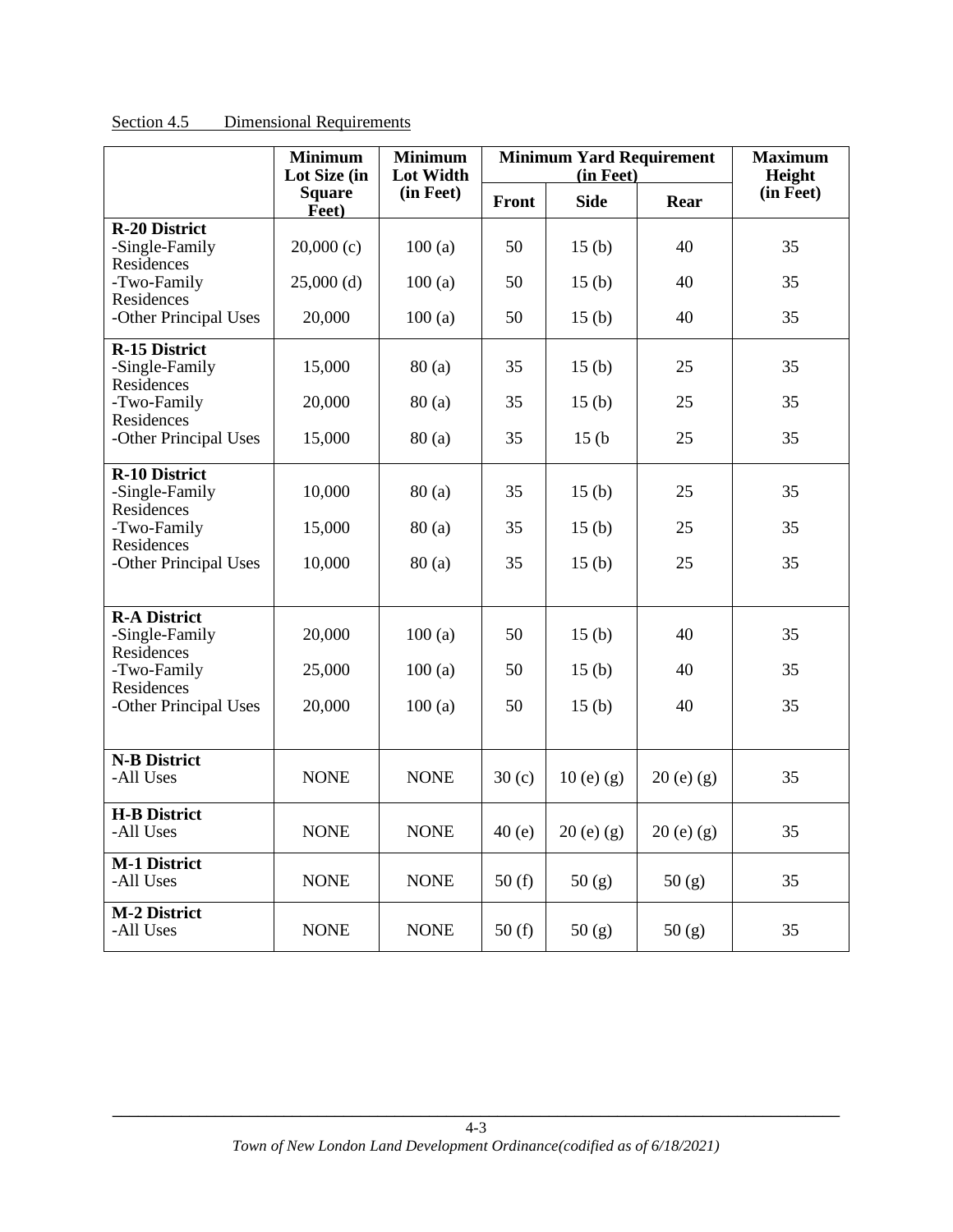#### **Notes:**

(a) As measured at the required yard setback. In no case shall the lot be less than 35 feet in width when measured at the street right- of-way line.

- (b) All side yards shall be increased by ten (10) feet on corner lots.
- (c) 15,000 square feet shall be required on lots where either public water or sewer is available.
- (d) 20,000 square feet shall be required on lots where either public water or sewer is available.
- (e) Vehicular parking may be allowed in any portion of the required yard.

(f) Vehicular parking in the required front yard is not permitted. This area shall be landscaped, as a minimum, in accordance with Section 9.6

(g) Screening shall also be provided where required, in accordance with Section 9.5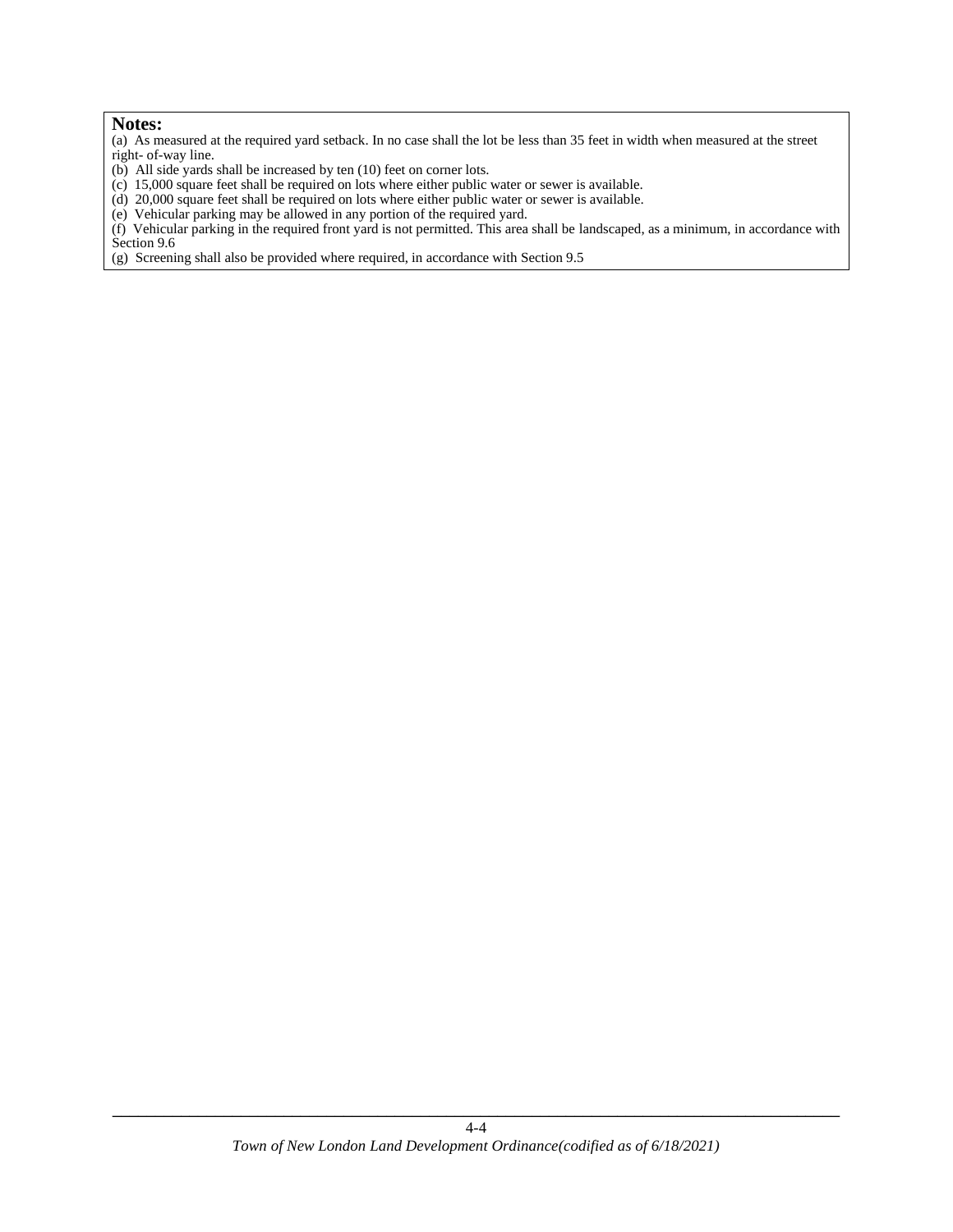| Table of Permitted Uses<br>Section 4.6 |
|----------------------------------------|
|----------------------------------------|

| <b>Uses</b>                                                                                                                                                                                  |                                                             |                                                      |                                                      |                          |                              |                           |                              |                              |                          |
|----------------------------------------------------------------------------------------------------------------------------------------------------------------------------------------------|-------------------------------------------------------------|------------------------------------------------------|------------------------------------------------------|--------------------------|------------------------------|---------------------------|------------------------------|------------------------------|--------------------------|
| $X =$ Permit from Zoning Administrator<br>$SU = SUP$ from Board of Commissioners<br>$X/C$ = Permit from Zoning Administrator; use must meet additional conditions<br>" $-$ " = not permitted | $R - A$                                                     | $R-20$                                               | $R-15$                                               | $R-10$                   | $N-B$                        | $H-B$                     | $M-1$                        | $M-2$                        | Conditions<br>Additional |
| <b>Agricultural Uses</b>                                                                                                                                                                     |                                                             |                                                      |                                                      |                          |                              |                           |                              |                              |                          |
| <b>Agricultural Industry</b>                                                                                                                                                                 |                                                             |                                                      |                                                      |                          | $\overline{a}$               | $\overline{a}$            | $\overline{a}$               | $\overline{a}$               |                          |
| Agriculture, bona-fide farms, including processing or sale of<br>products grown on the same zoning lot, excluding agricultural<br>industry                                                   | X                                                           | L,                                                   |                                                      | L,                       | $\overline{a}$               | $\overline{a}$            | X                            | X                            |                          |
| Agriculture implement sale, repair, rental or storage                                                                                                                                        | $\overline{\phantom{a}}$                                    | $\overline{a}$                                       | $\bar{\phantom{a}}$                                  | $\overline{\phantom{a}}$ | $\overline{\phantom{a}}$     | $\mathbf X$               | $\mathbf X$                  | $\mathbf X$                  |                          |
| <b>Livestock Sales and Storage</b>                                                                                                                                                           | $\overline{\phantom{a}}$                                    | $\overline{a}$                                       | $\overline{a}$                                       | $\overline{a}$           | $\overline{a}$               | $\overline{a}$            | <b>SU</b>                    | SU                           | 6.21                     |
|                                                                                                                                                                                              |                                                             |                                                      |                                                      |                          |                              |                           |                              |                              |                          |
| <b>Commercial Uses</b>                                                                                                                                                                       |                                                             |                                                      |                                                      |                          |                              |                           |                              |                              |                          |
| <b>Adult Establishments</b>                                                                                                                                                                  | $\overline{\phantom{a}}$                                    | $\blacksquare$                                       | $\overline{\phantom{a}}$                             | $\blacksquare$           | $\overline{a}$               | $\overline{a}$            | $\overline{\phantom{m}}$     | <b>SU</b>                    | 6.1                      |
| Amusements, commercial, indoor                                                                                                                                                               | $\overline{\phantom{a}}$                                    | $\overline{\phantom{a}}$                             | $\overline{\phantom{a}}$                             | $\overline{a}$           | $\overline{a}$               | $\mathbf X$               | $\overline{a}$               |                              |                          |
| Amusements, commercial, outdoor                                                                                                                                                              | $\overline{\phantom{a}}$                                    | $\overline{a}$                                       | $\overline{a}$                                       | $\overline{a}$           | $\overline{a}$               | $\overline{a}$            | <b>SU</b>                    | <b>SU</b>                    | 6.2                      |
| <b>Arts and Craft Studio</b>                                                                                                                                                                 |                                                             |                                                      |                                                      |                          | $\mathbf X$                  | $\mathbf X$               | $\overline{a}$               |                              |                          |
| <b>Automatic Teller Machine</b>                                                                                                                                                              |                                                             |                                                      |                                                      |                          | X                            | $\mathbf X$               |                              |                              |                          |
| <b>Banking and Financial Services</b>                                                                                                                                                        | $\overline{\phantom{a}}$                                    | $\overline{\phantom{a}}$                             | $\overline{\phantom{a}}$                             | $\overline{\phantom{a}}$ | $\mathbf X$                  | X                         | $\qquad \qquad \blacksquare$ | $\qquad \qquad \blacksquare$ |                          |
| <b>Bed and Breakfast Establishments</b>                                                                                                                                                      | $\boldsymbol{\mathrm{X}}$                                   | <b>SU</b>                                            | <b>SU</b>                                            | SU                       | $\overline{a}$               | $\overline{a}$            | $\overline{a}$               | $\overline{\phantom{a}}$     | 6.5                      |
| Broadcast Studios (radio and television)                                                                                                                                                     | $\overline{a}$                                              | $\overline{a}$                                       | $\blacksquare$                                       | L,                       | $\overline{a}$               | X                         | $\blacksquare$               | $\overline{\phantom{a}}$     |                          |
| <b>Building Materials Supply</b>                                                                                                                                                             | $\overline{a}$                                              | $\overline{a}$                                       | $\blacksquare$                                       | $\overline{a}$           | $\overline{a}$               | $\mathbf X$               | $\overline{\phantom{m}}$     | $\overline{\phantom{m}}$     |                          |
| Car Wash                                                                                                                                                                                     |                                                             |                                                      | $\overline{\phantom{a}}$                             |                          | $\overline{a}$               | $\overline{X}$            | $\overline{a}$               |                              |                          |
| Construction Vehicle Sales, Repair, Leasing, Maintenance, or<br>Storage                                                                                                                      | $\overline{a}$                                              |                                                      |                                                      | Ĭ.                       | $\overline{a}$               | X                         | $\overline{a}$               | $\overline{a}$               |                          |
| Convenience Store                                                                                                                                                                            | $\overline{a}$                                              | $\overline{a}$                                       | $\overline{\phantom{a}}$                             | $\overline{a}$           | $\mathbf X$                  | $\boldsymbol{\mathrm{X}}$ | $\overline{a}$               | $\overline{a}$               |                          |
| Dry Cleaning and Laundry Services                                                                                                                                                            |                                                             |                                                      |                                                      |                          | X                            | X                         | $\overline{a}$               |                              |                          |
| <b>Farmers Market</b>                                                                                                                                                                        | $\overline{a}$                                              |                                                      |                                                      |                          | $\overline{a}$               | X                         | $\overline{a}$               | $\overline{a}$               |                          |
| Feed and Seed Stores                                                                                                                                                                         |                                                             |                                                      |                                                      |                          | $\overline{a}$               | X                         | X                            | X                            |                          |
| <b>Flea Markets</b>                                                                                                                                                                          |                                                             | $\overline{\phantom{a}}$                             |                                                      |                          |                              | $\mathbf X$               | $\overline{\phantom{a}}$     |                              |                          |
| Food Stores                                                                                                                                                                                  | $\overline{\phantom{a}}$                                    | $\overline{a}$                                       | $\overline{\phantom{a}}$                             | $\overline{\phantom{a}}$ | $\qquad \qquad \blacksquare$ | $\mathbf X$               | $\qquad \qquad -$            | $\qquad \qquad -$            |                          |
| <b>Fuel Dealer</b>                                                                                                                                                                           | $\overline{\phantom{a}}$                                    | $\overline{\phantom{a}}$                             | $\overline{\phantom{a}}$                             | $\overline{\phantom{a}}$ | $\qquad \qquad \blacksquare$ | $\frac{1}{2}$             | $\mathbf X$                  | $\mathbf X$                  |                          |
| <b>Gasoline Station</b>                                                                                                                                                                      | $\overline{\phantom{a}}$                                    | $\overline{a}$                                       | $\overline{\phantom{a}}$                             | $\overline{a}$           | $\overline{a}$               | $\mathbf X$               | $\qquad \qquad -$            | $\overline{\phantom{a}}$     |                          |
| General Retail                                                                                                                                                                               | $\overline{a}$                                              |                                                      | $\overline{a}$                                       | $\overline{a}$           | $\mathbf X$                  | $\mathbf X$               | $\blacksquare$               | $\overline{\phantom{a}}$     |                          |
| Heavy Machinery Sales, Repair, Leasing, Maintenance or Storage                                                                                                                               |                                                             |                                                      |                                                      |                          |                              |                           | $\mathbf X$                  | $\mathbf X$                  |                          |
| Home Occupations                                                                                                                                                                             | $\ensuremath{\text{X}}\xspace/\ensuremath{\text{C}}\xspace$ | $\ensuremath{\text{X}}\xspace/\ensuremath{\text{C}}$ | $\ensuremath{\text{X}}\xspace/\ensuremath{\text{C}}$ | X/C                      | $\frac{1}{2}$                | $\overline{\phantom{a}}$  | $\blacksquare$               | $\overline{\phantom{a}}$     | 6.16                     |
| Home Occupations, Rural                                                                                                                                                                      | $\mathbf{X}/\mathbf{C}$                                     |                                                      |                                                      |                          |                              | $\overline{a}$            | $\overline{\phantom{a}}$     | $\overline{\phantom{a}}$     | 6.17                     |
| <b>Internet Sweepstakes</b>                                                                                                                                                                  |                                                             | ÷                                                    |                                                      | $\overline{\phantom{a}}$ | $\mathbf{X}/\mathbf{C}$      | $\overline{\phantom{a}}$  | $\qquad \qquad \blacksquare$ | $\qquad \qquad \blacksquare$ | 6.18                     |
| Kennel                                                                                                                                                                                       | ${\rm SU}$                                                  |                                                      |                                                      |                          |                              | $\overline{a}$            | $\overline{a}$               | $\overline{\phantom{m}}$     | 6.19                     |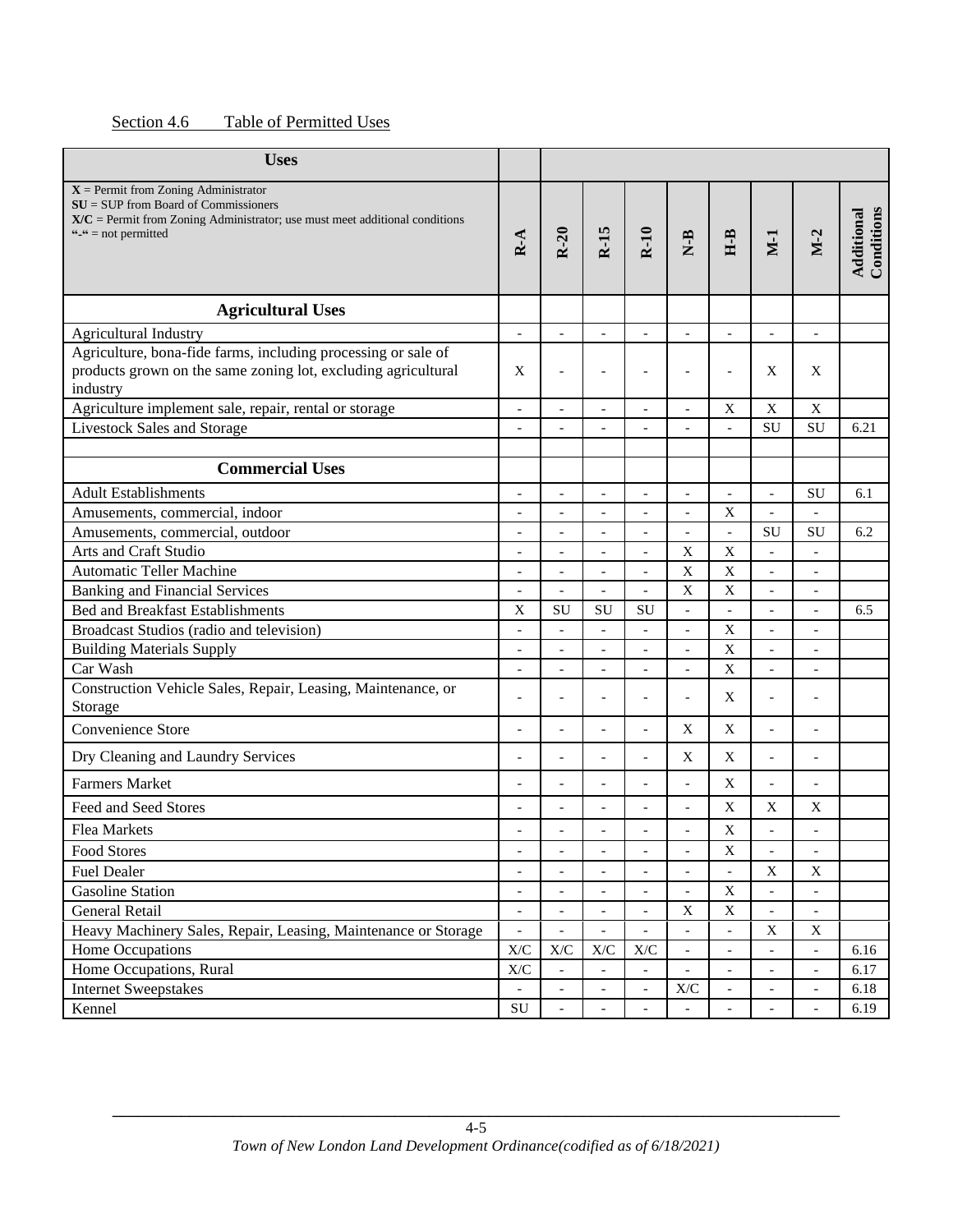| <b>Uses</b>                                                                                                                                                                                  |                          |                |                          |                          |                          |                           |                          |                          |                          |
|----------------------------------------------------------------------------------------------------------------------------------------------------------------------------------------------|--------------------------|----------------|--------------------------|--------------------------|--------------------------|---------------------------|--------------------------|--------------------------|--------------------------|
| $X =$ Permit from Zoning Administrator<br>$SU = SUP$ from Board of Commissioners<br>$X/C$ = Permit from Zoning Administrator; use must meet additional conditions<br>" $=$ " = not permitted | $R-A$                    | $R-20$         | $R-15$                   | $R-10$                   | $N-B$                    | $H-B$                     | $M-1$                    | $M-2$                    | Conditions<br>Additional |
| Laundromats                                                                                                                                                                                  | ٠                        | $\overline{a}$ |                          | $\overline{a}$           | $\mathbf X$              | $\mathbf X$               | $\overline{\phantom{a}}$ | $\overline{a}$           |                          |
| Mini Storage                                                                                                                                                                                 |                          | $\overline{a}$ |                          | $\overline{a}$           | $\overline{a}$           | X                         | $\blacksquare$           | $\overline{a}$           |                          |
| Motel                                                                                                                                                                                        | ٠                        | $\overline{a}$ | $\overline{a}$           | $\overline{a}$           | $\overline{a}$           | X                         | $\overline{\phantom{a}}$ | $\overline{\phantom{a}}$ |                          |
| Motor Vehicle Paint or Body Shop                                                                                                                                                             | $\overline{a}$           | $\overline{a}$ | $\overline{a}$           | $\overline{a}$           | $\overline{a}$           | $\mathbf X$               | SU                       | <b>SU</b>                | 6.26                     |
| Motor Vehicle Parts, Used                                                                                                                                                                    | $\overline{\phantom{a}}$ | $\overline{a}$ | $\overline{a}$           | $\overline{a}$           | $\overline{a}$           | $\overline{a}$            | $\mathbf X$              | $\mathbf X$              |                          |
| Motor Vehicle Repair and Maintenance                                                                                                                                                         | $\overline{a}$           | $\overline{a}$ | $\overline{a}$           | $\overline{a}$           | $\overline{a}$           | X                         | <b>SU</b>                | <b>SU</b>                | 6.28                     |
| Motor Vehicle Sales, Rental and Leasing                                                                                                                                                      | $\overline{a}$           | $\overline{a}$ | $\overline{a}$           | $\overline{a}$           | $\overline{a}$           | X                         | SU                       | SU                       | 6.27                     |
| Motor Vehicle Storage Yard                                                                                                                                                                   | $\overline{a}$           |                |                          |                          | $\overline{a}$           | $\overline{a}$            | <b>SU</b>                | <b>SU</b>                |                          |
| Nursery, Lawn and Garden Supply Store, Retail                                                                                                                                                | ٠                        | $\overline{a}$ | ٠                        |                          | $\overline{a}$           | $\mathbf X$               | $\mathbf X$              | $\blacksquare$           |                          |
| Outdoor Display and Sales of Merchandise                                                                                                                                                     |                          | $\overline{a}$ |                          |                          |                          | X                         | $\blacksquare$           | $\overline{a}$           |                          |
| Parking Lot as the Principal Use                                                                                                                                                             | $\overline{a}$           | $\overline{a}$ | $\overline{a}$           | $\overline{a}$           | $\overline{a}$           | $\blacksquare$            | X                        | X                        |                          |
| Pawn Shop                                                                                                                                                                                    | $\overline{a}$           | $\overline{a}$ | $\overline{a}$           | $\overline{a}$           | $\overline{a}$           | X                         | X                        | $\overline{\phantom{0}}$ |                          |
| Restaurant, with Drive-through Service                                                                                                                                                       | L,                       | $\overline{a}$ | $\overline{a}$           | $\overline{a}$           | $\overline{a}$           | $\mathbf X$               | $\mathbf{r}$             | $\frac{1}{2}$            |                          |
| Restaurant, without Drive-through Service                                                                                                                                                    | $\overline{a}$           | $\overline{a}$ | $\overline{a}$           | $\overline{a}$           | X                        | X                         | $\mathbf{r}$             | $\overline{\phantom{a}}$ |                          |
| Retail, Non-store                                                                                                                                                                            | $\overline{a}$           | $\overline{a}$ | $\overline{a}$           | $\overline{a}$           | $\overline{a}$           | $\mathbf X$               | $\mathcal{L}$            | $\overline{a}$           |                          |
| Retail Store, Large (>5,000 sf.)                                                                                                                                                             | $\overline{a}$           | $\overline{a}$ | $\overline{a}$           | $\overline{a}$           | $\blacksquare$           | X                         | $\bar{\phantom{a}}$      | $\overline{a}$           |                          |
| Retail Store, Small (<5,000 sf.)                                                                                                                                                             | L,                       | $\overline{a}$ |                          | $\overline{a}$           | X                        | X                         | $\overline{\phantom{a}}$ | $\overline{a}$           |                          |
| Shopping Center, Large (>25,000 sf.)                                                                                                                                                         |                          |                |                          |                          | $\overline{a}$           | SU                        | $\blacksquare$           | $\overline{a}$           | 6.42                     |
| Shopping Center, Small (<25,000 sf.)                                                                                                                                                         | $\overline{a}$           | $\overline{a}$ | ۰                        | $\overline{\phantom{a}}$ | $\overline{a}$           | SU                        | $\overline{\phantom{a}}$ | $\overline{a}$           | 6.43                     |
| Shooting Range, Indoor                                                                                                                                                                       | SU                       | $\overline{a}$ | $\overline{\phantom{a}}$ | $\overline{a}$           | $\overline{\phantom{a}}$ | $\overline{\phantom{a}}$  | $\overline{\phantom{a}}$ | $\frac{1}{2}$            | 6.41                     |
| Small Equipment (Lawnmowers, chainsaws, grass trimmers) Sales<br>and Service                                                                                                                 | $\overline{a}$           |                |                          | $\overline{a}$           | $\blacksquare$           | $\boldsymbol{\mathrm{X}}$ | $\blacksquare$           | $\overline{\phantom{a}}$ |                          |
| Theater, Indoor                                                                                                                                                                              | $\overline{a}$           | $\overline{a}$ | $\overline{a}$           | $\overline{a}$           | $\frac{1}{2}$            | $\mathbf X$               | $\mathbf{r}$             | $\blacksquare$           |                          |
| Veterinary Services                                                                                                                                                                          | $\overline{a}$           | $\overline{a}$ |                          | $\overline{a}$           | X                        | X                         | $\mathcal{L}$            | $\overline{\phantom{0}}$ |                          |
|                                                                                                                                                                                              |                          |                |                          |                          |                          |                           |                          |                          |                          |
| <b>Industrial Uses</b>                                                                                                                                                                       |                          |                |                          |                          |                          |                           |                          |                          |                          |
| Asphalt and Concrete Plant and Contractors                                                                                                                                                   | $\overline{a}$           | $\overline{a}$ | $\overline{a}$           | $\overline{a}$           | $\overline{a}$           | $\overline{\phantom{a}}$  | $\overline{\phantom{a}}$ | $\mathbf X$              |                          |
| Auto Wrecking Yards, Building Material Salvage Yards and Scrap<br>Metal Processing yards                                                                                                     |                          |                |                          | $\overline{a}$           | $\overline{a}$           | $\overline{a}$            | $\blacksquare$           | SU                       | 6.4                      |
| <b>Building Contractors, General</b>                                                                                                                                                         |                          |                |                          |                          |                          | $\mathbf X$               | $\mathbf X$              | X                        |                          |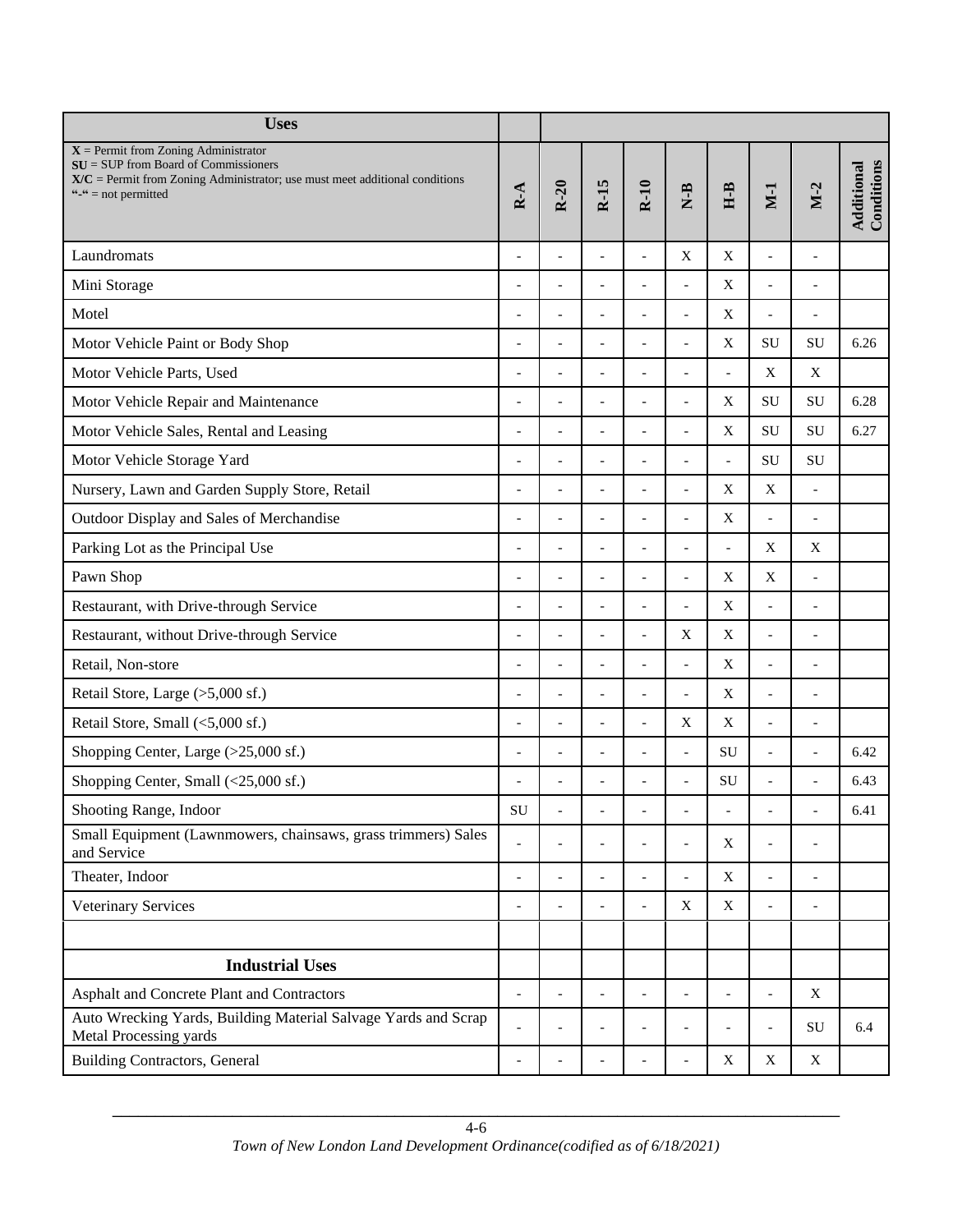| <b>Uses</b>                                                                                                                                                                                                                                                                                                                                                 |                |                |                |                          |                          |                                                      |                                                      |                          |                          |
|-------------------------------------------------------------------------------------------------------------------------------------------------------------------------------------------------------------------------------------------------------------------------------------------------------------------------------------------------------------|----------------|----------------|----------------|--------------------------|--------------------------|------------------------------------------------------|------------------------------------------------------|--------------------------|--------------------------|
| $X =$ Permit from Zoning Administrator<br>$SU = SUP$ from Board of Commissioners<br>X/C = Permit from Zoning Administrator; use must meet additional<br>conditions<br>"-" = not permitted                                                                                                                                                                   | $R - A$        | $R-20$         | $R-15$         | $R-10$                   | $N-B$                    | $H-B$                                                | $M-1$                                                | $M-2$                    | Conditions<br>Additional |
| <b>Building Contractors, Heavy</b>                                                                                                                                                                                                                                                                                                                          |                |                |                |                          |                          | $\overline{a}$                                       | X                                                    | X                        |                          |
| <b>Bulk Storage of Petroleum Products</b>                                                                                                                                                                                                                                                                                                                   |                |                |                |                          |                          | $\overline{a}$                                       | $\overline{\phantom{a}}$                             | X                        |                          |
| Dry Cleaning and Laundry Plants                                                                                                                                                                                                                                                                                                                             | L,             | $\overline{a}$ | $\overline{a}$ | $\overline{\phantom{a}}$ | $\overline{a}$           | X                                                    | X                                                    | X                        |                          |
| Feed and Flour Mills                                                                                                                                                                                                                                                                                                                                        | Ĭ.             |                | L,             |                          | Ĭ.                       | $\overline{a}$                                       | X                                                    | $\mathbf X$              |                          |
| Laboratory, Research and Testing                                                                                                                                                                                                                                                                                                                            | L,             | $\overline{a}$ |                | $\overline{a}$           |                          | $\overline{a}$                                       | $\blacksquare$                                       | SU                       | 6.20                     |
| Manufacturing or Processing A:<br>Manufacture of foodstuffs, apparel, beverages, textiles, electrical<br>components or tobacco products; fabrication of wood, leather, paper,<br>water or plastic products                                                                                                                                                  | ä,             |                |                |                          |                          |                                                      | X                                                    | X                        |                          |
| Manufacturing or Processing B:<br>Fabrication or assembly of products from pre-structured materials or<br>components.                                                                                                                                                                                                                                       | Ē,             |                |                |                          |                          |                                                      | X                                                    | X                        |                          |
| Manufacturing or Processing C:<br>Processing, fabrication, or manufacture of products or material (including,<br>but not limited to, animal or vegetable matter, chemicals or chemical<br>compounds, glass, metals, minerals, or other products converted from raw<br>materials, and including those processes with significant air or water<br>discharge). | ÷,             |                |                | $\overline{\phantom{a}}$ | $\overline{\phantom{a}}$ |                                                      | SU                                                   | SU                       | 6.25                     |
| <b>Meat Packing Plant</b>                                                                                                                                                                                                                                                                                                                                   | L,             |                |                |                          | Ĭ.                       | $\blacksquare$                                       | $\mathbf X$                                          | X                        |                          |
| Monument Works and Sales                                                                                                                                                                                                                                                                                                                                    | L,             | $\overline{a}$ | $\overline{a}$ | $\overline{a}$           | $\overline{a}$           | X                                                    | X                                                    | X                        |                          |
| Printing or Binding                                                                                                                                                                                                                                                                                                                                         |                |                |                | $\overline{a}$           | $\overline{a}$           | X                                                    | X                                                    | X                        |                          |
| Quarries or other Extractive Industries                                                                                                                                                                                                                                                                                                                     | $\overline{a}$ | $\overline{a}$ | $\overline{a}$ | $\blacksquare$           | $\overline{a}$           | $\overline{\phantom{a}}$                             | $\sim$                                               | SU                       | 6.51                     |
| Sawmills                                                                                                                                                                                                                                                                                                                                                    |                |                |                |                          |                          | $\overline{a}$                                       | SU                                                   | $\mathbf X$              | 6.40                     |
| Terminal, Freight                                                                                                                                                                                                                                                                                                                                           |                |                |                |                          |                          | $\overline{a}$                                       | SU                                                   | SU                       | 6.45                     |
| Tire Recapping Shops                                                                                                                                                                                                                                                                                                                                        |                |                |                |                          |                          | SU                                                   | SU                                                   | SU                       | 6.46                     |
| Warehousing (Excluding Self-Storage)                                                                                                                                                                                                                                                                                                                        | $\overline{a}$ |                |                |                          | $\blacksquare$           | $\mathbf{X}/\mathbf{C}$                              | X/C                                                  | $\overline{\phantom{a}}$ | 6.48                     |
| Warehousing, Self-Storage                                                                                                                                                                                                                                                                                                                                   | $\overline{a}$ |                |                |                          | $\overline{a}$           | $\ensuremath{\text{X}}\xspace/\ensuremath{\text{C}}$ | $\ensuremath{\text{X}}\xspace/\ensuremath{\text{C}}$ | $\overline{\phantom{0}}$ | 6.49                     |
| Wholesale Trade A                                                                                                                                                                                                                                                                                                                                           | $\overline{a}$ | $\overline{a}$ | $\overline{a}$ | $\overline{\phantom{a}}$ | $\overline{a}$           | $\overline{\phantom{a}}$                             | X                                                    | X                        |                          |
| Wholesale Trade B                                                                                                                                                                                                                                                                                                                                           |                |                |                |                          | $\overline{a}$           | $\overline{\phantom{a}}$                             | X                                                    | X                        |                          |
| <b>Governmental and Institutional Uses</b>                                                                                                                                                                                                                                                                                                                  |                |                |                |                          |                          |                                                      |                                                      |                          |                          |
| Church or Religious Institution                                                                                                                                                                                                                                                                                                                             | SU             | SU             | SU             | ${\rm SU}$               | $\mathbf X$              | $\mathbf X$                                          | $\blacksquare$                                       | $\overline{\phantom{0}}$ | 6.7                      |
| Civic, Fraternal, Cultural, and Community Facilities not otherwise<br>listed                                                                                                                                                                                                                                                                                | SU             | ${\rm SU}$     | ${\rm SU}$     | ${\rm SU}$               | ${\bf SU}$               | ${\rm SU}$                                           | $\overline{\phantom{a}}$                             | $\overline{\phantom{0}}$ | 6.8                      |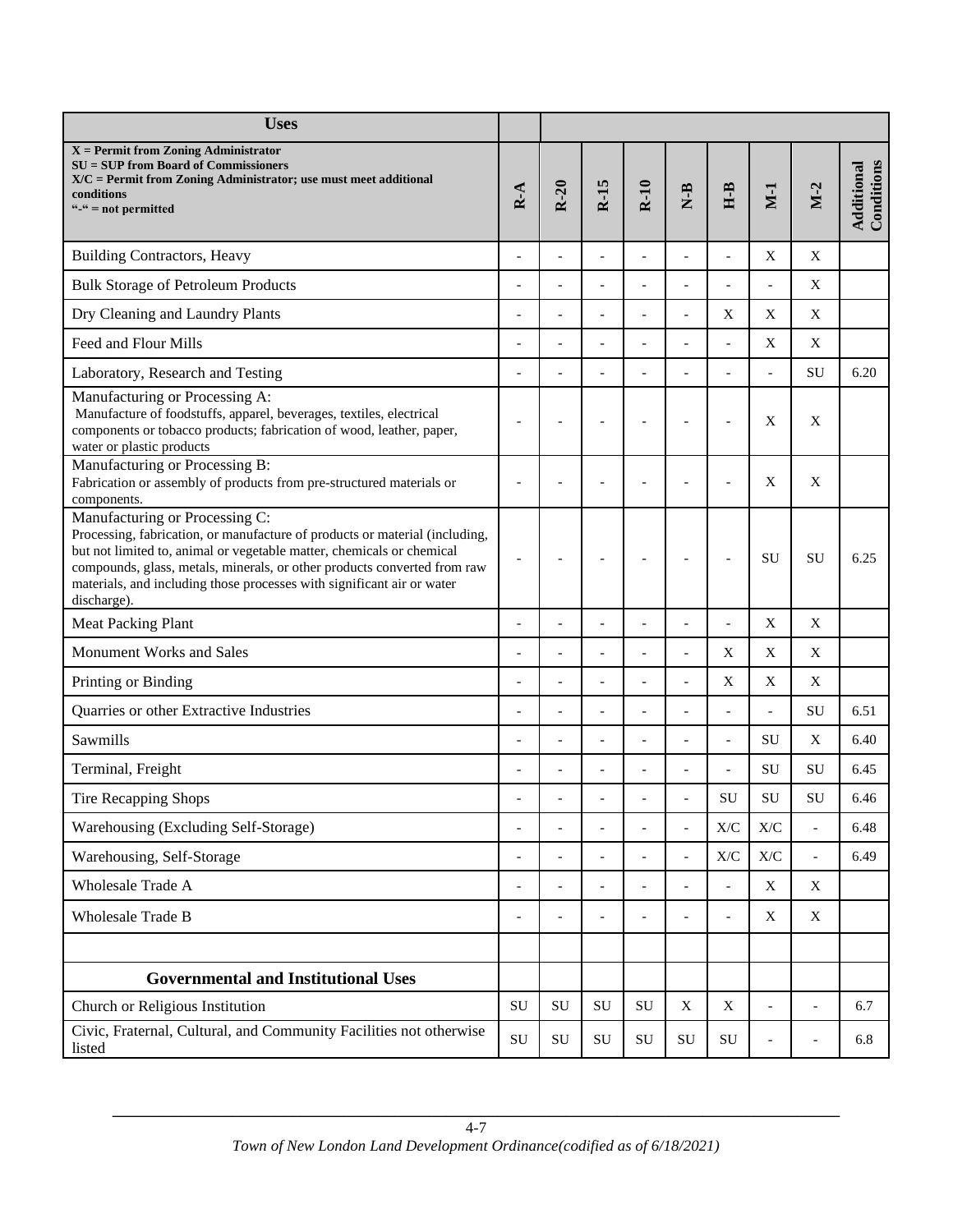| <b>Uses</b>                                                                                                                                                                                  |                           |                |                          |                |                           |                           |                           |                              |                          |
|----------------------------------------------------------------------------------------------------------------------------------------------------------------------------------------------|---------------------------|----------------|--------------------------|----------------|---------------------------|---------------------------|---------------------------|------------------------------|--------------------------|
| $X =$ Permit from Zoning Administrator<br>$SU = SUP$ from Board of Commissioners<br>$X/C$ = Permit from Zoning Administrator; use must meet additional conditions<br>" $-$ " = not permitted | $R - A$                   | $R-20$         | $R-15$                   | $R-10$         | $N-B$                     | $H-B$                     | $M-1$                     | $M-2$                        | Conditions<br>Additional |
| Club or Lodge, Private Non-Profit                                                                                                                                                            | SU                        | <b>SU</b>      | SU                       | SU             | $\overline{a}$            | <b>SU</b>                 | $\overline{a}$            | $\overline{a}$               | 6.9                      |
| College or University                                                                                                                                                                        | SU                        | $\overline{a}$ | $\overline{a}$           | $\overline{a}$ | $\overline{a}$            | $\overline{a}$            | $\overline{a}$            | $\overline{a}$               | 6.10                     |
| <b>Community Center</b>                                                                                                                                                                      | $\mathbf X$               | <b>SU</b>      | SU                       | SU             | SU                        | X                         | $\overline{a}$            | $\overline{a}$               | 6.11                     |
| <b>Congregate Care Facility</b>                                                                                                                                                              | <b>SU</b>                 | SU             | SU                       | ${\rm SU}$     | $\overline{a}$            | $\overline{a}$            | $\overline{a}$            | $\overline{a}$               | 6.12                     |
| Daycare, Center                                                                                                                                                                              | <b>SU</b>                 | SU             | SU                       | SU             | X                         | X                         | $\overline{\phantom{a}}$  | $\qquad \qquad \blacksquare$ | 6.13                     |
| Daycare, Small Home                                                                                                                                                                          | $\boldsymbol{\mathrm{X}}$ | X              | X                        | X              | $\overline{a}$            | $\overline{a}$            | $\blacksquare$            | $\overline{a}$               |                          |
| <b>Designated Emergency Shelters</b>                                                                                                                                                         | X                         | X              | X                        | X              | X                         | X                         | X                         | X                            |                          |
| <b>Funeral Home</b>                                                                                                                                                                          | $\mathbf X$               | $\overline{a}$ | $\overline{a}$           | $\blacksquare$ | $\overline{a}$            | $\boldsymbol{\mathrm{X}}$ | $\blacksquare$            | $\overline{a}$               |                          |
| Government Offices, Courthouses, and Similar Governmental<br>Facilities not otherwise listed                                                                                                 | L,                        | $\overline{a}$ | $\overline{a}$           | $\overline{a}$ | $\mathbf X$               | $\boldsymbol{\mathrm{X}}$ | $\blacksquare$            | $\overline{a}$               |                          |
| Group Home                                                                                                                                                                                   | X/C                       | X/C            | X/C                      | X/C            | $\overline{a}$            | $\overline{a}$            | $\blacksquare$            | $\frac{1}{2}$                | 6.15                     |
| Library, Public                                                                                                                                                                              | $\mathbf X$               |                | $\overline{a}$           | $\overline{a}$ | X                         | X                         | $\overline{a}$            | $\overline{a}$               |                          |
| Museum or Art Gallery                                                                                                                                                                        | L,                        | $\overline{a}$ | ÷,                       | $\overline{a}$ | $\mathbf X$               | $\overline{a}$            | $\overline{a}$            | $\overline{a}$               |                          |
| Nursing Care Institution                                                                                                                                                                     | <b>SU</b>                 | $\overline{a}$ | L.                       | L,             |                           | $\overline{a}$            |                           |                              | 6.30                     |
| Post Office                                                                                                                                                                                  | $\overline{a}$            | $\overline{a}$ | $\overline{a}$           | $\overline{a}$ | X                         | X                         | $\overline{\phantom{a}}$  | $\frac{1}{2}$                |                          |
| Progressive Care Facility                                                                                                                                                                    | SU                        | $\overline{a}$ | $\overline{a}$           | $\overline{a}$ | $\overline{a}$            | $\blacksquare$            | $\blacksquare$            | $\overline{a}$               | 6.32                     |
| Public Safety Stations including police, fire, and rescue services                                                                                                                           | $\overline{\phantom{a}}$  | $\overline{a}$ | $\overline{a}$           | $\frac{1}{2}$  | X                         | X                         | $\bar{\phantom{a}}$       | $\overline{\phantom{0}}$     |                          |
| <b>Public Works Facility</b>                                                                                                                                                                 | SU                        | SU             | SU                       | SU             |                           | $\boldsymbol{\mathrm{X}}$ | $\boldsymbol{\mathrm{X}}$ | X                            | 6.33                     |
| Schools, Elementary and Secondary, including school stadiums                                                                                                                                 | $\mathbf X$               | $\blacksquare$ | $\overline{\phantom{a}}$ | $\overline{a}$ | $\overline{a}$            | $\blacksquare$            | $\blacksquare$            | $\frac{1}{2}$                |                          |
| Schools, Vocational or Professional                                                                                                                                                          | $\mathbf X$               |                |                          |                |                           |                           | $\mathbf X$               | X                            |                          |
| <b>Telecommunication Tower</b>                                                                                                                                                               | SU                        | ${\bf SU}$     | SU                       | SU             | SU                        | SU                        | ${\rm SU}$                | $\mathbf X$                  | 6.44                     |
| Utilities, Above Ground                                                                                                                                                                      | ${\rm SU}$                | ${\rm SU}$     | SU                       | ${\rm SU}$     | ${\bf SU}$                | X                         | $\boldsymbol{\mathrm{X}}$ | X                            | 6.47                     |
| Utilities, Below Ground                                                                                                                                                                      | X                         | X              | X                        | X              | X                         | X                         | X                         | X                            |                          |
| <b>Yard Waste Composting Facility</b>                                                                                                                                                        | ${\rm SU}$                | $\blacksquare$ | $\overline{\phantom{a}}$ | $\overline{a}$ | $\overline{\phantom{a}}$  | $\overline{\phantom{a}}$  | $\mathcal{L}$             | $\overline{\phantom{a}}$     | 6.50                     |
|                                                                                                                                                                                              |                           |                |                          |                |                           |                           |                           |                              |                          |
| <b>Professional Office and Medical Uses</b>                                                                                                                                                  |                           |                |                          |                |                           |                           |                           |                              |                          |
| Clinics                                                                                                                                                                                      | $\blacksquare$            | $\overline{a}$ | $\overline{\phantom{a}}$ | $\overline{a}$ | $\mathbf X$               | $\mathbf X$               | $\bar{\phantom{a}}$       | $\overline{\phantom{a}}$     |                          |
| Health Services, Miscellaneous                                                                                                                                                               | $\overline{a}$            |                |                          | $\overline{a}$ | $\boldsymbol{\mathrm{X}}$ | $\mathbf X$               | $\blacksquare$            | $\overline{\phantom{a}}$     |                          |
| Hospital                                                                                                                                                                                     | $\overline{a}$            |                |                          |                |                           | $\overline{a}$            |                           | $\overline{\phantom{a}}$     |                          |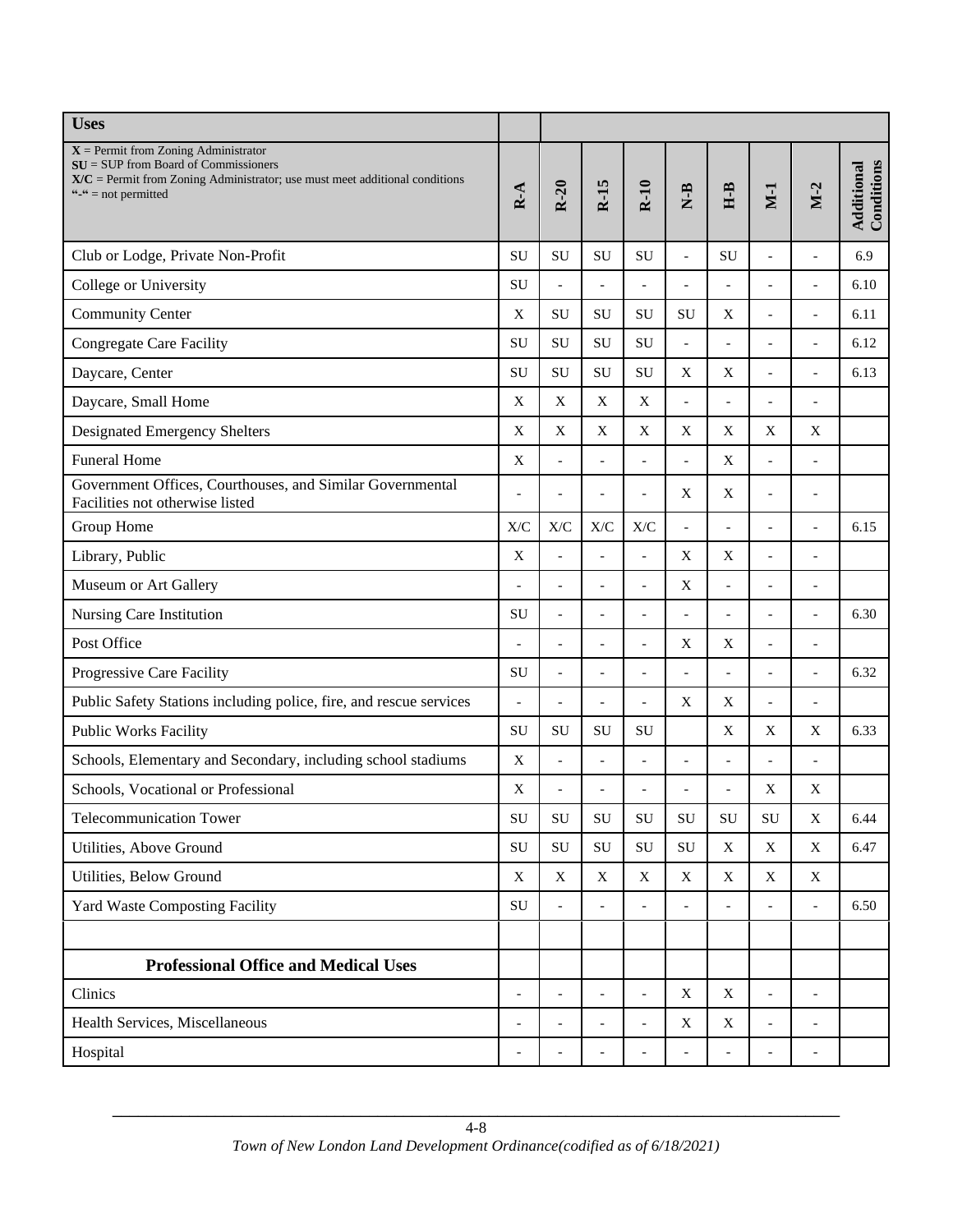| <b>Uses</b>                                                                                                                                                                                  |                           |                                                      |                          |                                                      |                          |                           |                           |                          |                          |
|----------------------------------------------------------------------------------------------------------------------------------------------------------------------------------------------|---------------------------|------------------------------------------------------|--------------------------|------------------------------------------------------|--------------------------|---------------------------|---------------------------|--------------------------|--------------------------|
| $X =$ Permit from Zoning Administrator<br>$SU = SUP$ from Board of Commissioners<br>$X/C$ = Permit from Zoning Administrator; use must meet additional conditions<br>" $-$ " = not permitted | $R - A$                   | $R-20$                                               | $R-15$                   | $R-10$                                               | $N-B$                    | $H-B$                     | $M-1$                     | $M-2$                    | Conditions<br>Additional |
| Medical and Surgical Offices                                                                                                                                                                 | $\overline{a}$            | $\overline{a}$                                       | $\overline{a}$           | $\overline{a}$                                       | $\mathbf X$              | $\mathbf X$               | $\overline{\phantom{a}}$  | $\overline{\phantom{0}}$ |                          |
| Offices, Business, Professional and Public                                                                                                                                                   | $\overline{a}$            | $\overline{a}$                                       | $\overline{a}$           | $\overline{a}$                                       | X                        | X                         | $\overline{\phantom{a}}$  | $\frac{1}{2}$            |                          |
| <b>Optical Services</b>                                                                                                                                                                      | $\overline{a}$            | $\overline{a}$                                       | Ĭ.                       | $\overline{a}$                                       | X                        | $\boldsymbol{\mathrm{X}}$ | $\overline{\phantom{a}}$  | $\blacksquare$           |                          |
| <b>Medical Supply Houses</b>                                                                                                                                                                 | $\overline{\phantom{a}}$  | $\overline{a}$                                       | $\overline{a}$           | $\overline{a}$                                       | $\overline{a}$           | $\boldsymbol{\mathrm{X}}$ | $\boldsymbol{\mathrm{X}}$ | $\overline{\phantom{a}}$ |                          |
| Pharmacy                                                                                                                                                                                     |                           |                                                      | $\overline{a}$           | $\overline{a}$                                       | X                        | $\boldsymbol{\mathrm{X}}$ | $\blacksquare$            | $\overline{a}$           |                          |
|                                                                                                                                                                                              |                           |                                                      |                          |                                                      |                          |                           |                           |                          |                          |
| <b>Recreational Uses</b>                                                                                                                                                                     |                           |                                                      |                          |                                                      |                          |                           |                           |                          |                          |
|                                                                                                                                                                                              |                           |                                                      |                          |                                                      |                          |                           |                           |                          |                          |
| Assembly Halls, Coliseums, Armories, Ballrooms, Reception<br>Halls and Exhibition Buildings                                                                                                  | <b>SU</b>                 | $\overline{a}$                                       | $\overline{a}$           | $\overline{a}$                                       | $\blacksquare$           | SU                        | SU                        | SU                       | 6.3                      |
| Park and Open Space Areas including Athletic Fields                                                                                                                                          | $\boldsymbol{\mathrm{X}}$ | SU                                                   | <b>SU</b>                | SU                                                   | X                        | X                         | $\blacksquare$            | $\frac{1}{2}$            | 6.31                     |
| Recreational Facilities, Public or Private                                                                                                                                                   | $\boldsymbol{\mathrm{X}}$ | SU                                                   | SU                       | ${\rm SU}$                                           | SU                       | $\boldsymbol{\mathrm{X}}$ | $\overline{\phantom{a}}$  | $\overline{\phantom{0}}$ | 6.34                     |
| Recreation Services, Indoor                                                                                                                                                                  | $\mathbf X$               | SU                                                   | SU                       | SU                                                   | SU                       | X                         | $\overline{\phantom{a}}$  | $\overline{\phantom{0}}$ | 6.35                     |
| Recreation Services, Outdoor                                                                                                                                                                 | $\mathbf X$               | SU                                                   | SU                       | SU                                                   | SU                       | X                         | $\overline{\phantom{a}}$  | $\overline{\phantom{a}}$ | 6.35                     |
| Recreational Vehicle Park and Campground                                                                                                                                                     | <b>SU</b>                 | $\mathbb{L}$                                         | ÷,                       | $\overline{a}$                                       | $\overline{\phantom{a}}$ | $\overline{a}$            | $\overline{a}$            | $\overline{a}$           | 6.36                     |
| <b>Riding Stables</b>                                                                                                                                                                        | SU                        | $\overline{a}$                                       | L.                       | L,                                                   | $\overline{\phantom{a}}$ | $\overline{a}$            | $\overline{a}$            | $\overline{a}$           | 6.39                     |
|                                                                                                                                                                                              |                           |                                                      |                          |                                                      |                          |                           |                           |                          |                          |
| <b>Residential Uses</b>                                                                                                                                                                      |                           |                                                      |                          |                                                      |                          |                           |                           |                          |                          |
| Boarding or Rooming House for up to 3 boarders                                                                                                                                               | X                         | $\blacksquare$                                       | $\overline{\phantom{a}}$ | $\overline{a}$                                       | $\overline{a}$           | $\overline{a}$            | $\overline{\phantom{a}}$  | $\overline{a}$           |                          |
| <b>Cluster Subdivisions</b>                                                                                                                                                                  | $\boldsymbol{\mathrm{X}}$ | $\mathbf X$                                          | X                        | X                                                    | $\overline{a}$           | $\blacksquare$            | ٠                         | $\overline{a}$           |                          |
| Manufactured Home, Class A or Class B                                                                                                                                                        | X                         |                                                      |                          |                                                      |                          |                           |                           |                          |                          |
| Manufactured Home Park                                                                                                                                                                       | ${\rm SU}$                | $\overline{a}$                                       |                          | $\overline{a}$                                       | $\overline{a}$           | $\overline{a}$            | $\blacksquare$            | $\overline{\phantom{0}}$ | 6.22                     |
| Manufactured Home Subdivision                                                                                                                                                                | SU                        | $\overline{a}$                                       |                          |                                                      | $\overline{\phantom{a}}$ | $\overline{\phantom{a}}$  | $\overline{\phantom{a}}$  | $\blacksquare$           | 6.23                     |
| Manufactured Home, Temporary                                                                                                                                                                 | ${\bf SU}$                | ${\bf SU}$                                           | ${\bf SU}$               | ${\bf SU}$                                           | $\overline{a}$           | $\overline{a}$            |                           | $\overline{\phantom{a}}$ | 6.24                     |
| Residential Building, Two-Family                                                                                                                                                             | $\mathbf X$               | $\ensuremath{\text{X}}\xspace/\ensuremath{\text{C}}$ | X/C                      | $\ensuremath{\text{X}}\xspace/\ensuremath{\text{C}}$ | $\overline{\phantom{a}}$ | $\overline{\phantom{a}}$  | $\overline{\phantom{a}}$  | $\overline{\phantom{a}}$ | 6.38                     |
| Residential Building, Multi-Family                                                                                                                                                           | ${\rm SU}$                | $\overline{a}$                                       |                          |                                                      | $\overline{a}$           | $\overline{a}$            | $\overline{\phantom{a}}$  | $\overline{\phantom{a}}$ | 6.37                     |
|                                                                                                                                                                                              |                           |                                                      |                          |                                                      |                          |                           |                           |                          |                          |